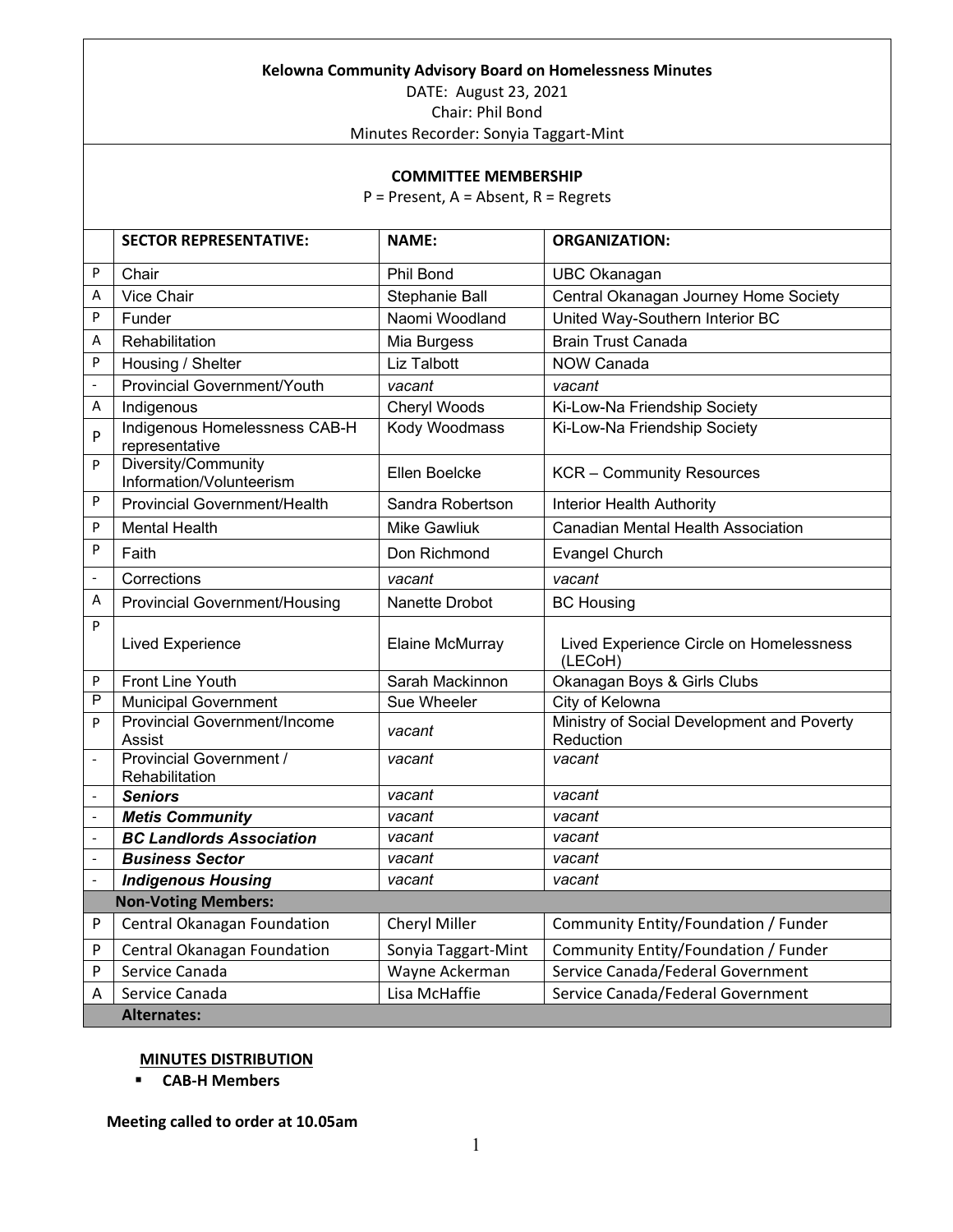**1. Welcome, introductions - Phil**

- **Phil welcomed everyone and thanked them for their attendance.**
- **Kody Woodmass welcomed us to the unceded territory of the Syilx Nation.**
- **Phil called the meeting to order at 10.05am August 23, 2021.**

**2. Approval of August 23, 2021, Agenda and May 13,2021 minutes**

- **Motion to approve August 23, 2021, agenda: Naomi, Seconded: Sarah**
- **Motion to approve May 13, 2021, minutes: Don, Seconded: Mike.**

## **3. Coordinated Access Update**

Phil invited Sue Wheeler to give an update on the Intermediary agreement between the City of Kelowna and the Central Okanagan Foundation.

Sue confirmed that the City of Kelowna has agreed to act as Intermediary for the Central Okanagan Journey Home Society to take on the Reaching Home Coordinated Access sub-project role. On June 21, 2021, a report went to council for the city to act as the Intermediary to accept funds on behalf of the Journey Home Society, the application was approved by council.

Sue confirmed the City of Kelowna is in process for finalising the agreement, this should come through shortly. The city clerk and the mayor have signed the documentation.

The Community Entity will connect with Journey Home to work on the agreement between the Central Okanagan Foundation and The Central Journey Home Society.

Sue invited any questions from the committee, no questions were raised.

Phil thanked Sue for the update.

# **4. Incremental funding overview – Sonyia T-M and Wayne A**

Phil invited Sonyia and Wayne to provide an overview of the new additional funds to the fiscal year allocation for 2021-2022.

Sonyia provided an overview of the Incremental funding amount awarded to the City of Kelowna;

- The Incremental funding amount awarded to the City of Kelowna is **\$1,261,341.34** applicable up until March 31, 2022.
- The Incremental funding was formerly referred to as COVID-19 round 3 but has been confirmed as an amount in addition to the 2021-2022 fiscal allocation for the 5-year Reaching-Home funding.
- The Incremental funding applies to COVID response initiatives, and all other eligible activities directed at assisting Canadians experiencing homelessness and those at risk of becoming homeless.

# **Wayne provided additional information:**

- The first 2 rounds of COVID-19 funding were delivered through separate statutory agreements.
- We heard of COVID round 3, and it was initially presented this way to the communities, but as outlined by Sonyia it is actually an additional allocation to the annual fiscal amounts and is not specifically for COVID-19 response.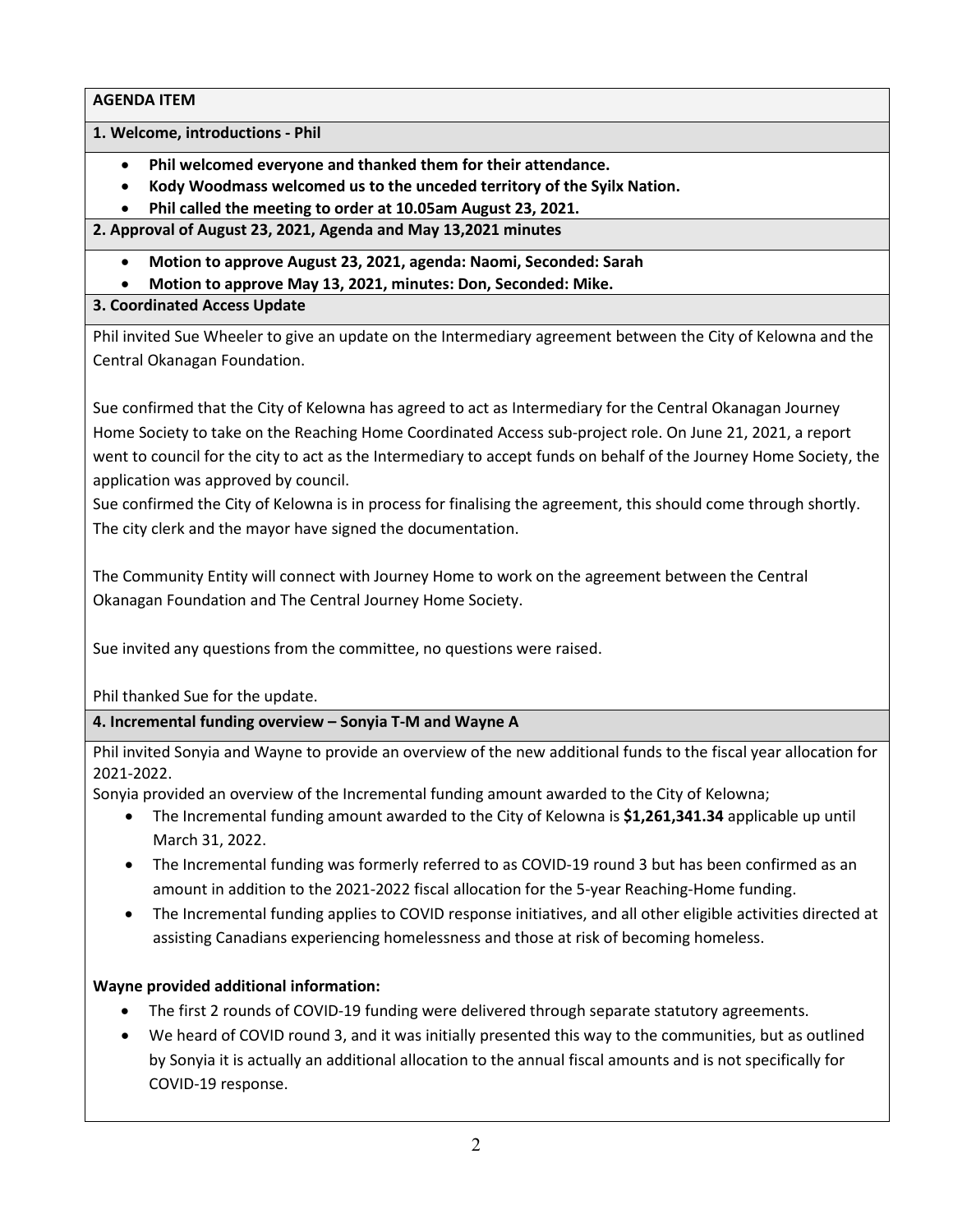• Is this funding specific to the City of Kelowna or can it apply to the Central Okanagan, like the 2 COVID-19 rounds of funding?

Wayne confirmed that the Directives including COVID-19 response and all other eligible activities apply, and that it would be for the CAB-H to decide the geographical boundaries for this funding.

Phil invited any questions from the committee, no questions were raised.

**UBCM – Strengthening Communities Services grant - funding update – Sue Wheeler**

The UBCM Strengthening Communities Services funding grant was announced in April 2021.

The City of Kelowna was eligible for a certain amount of funding for this grant that is focused on supporting individuals required to shelter outdoors. The funding came as a result of COVID-19 and people are losing their housing at a rapid pace. This grant is not focused on housing people, it is focused on supporting people who have to shelter outside.

The UBCM Strengthening Communities Services application had several components

1. Submitted an outdoor sheltering strategy which is eligible to go back to September 2020 to support the costs incurred by the City of Kelowna supporting those sheltering outside.

The funding will help support / enhance the cities outdoor sheltering sight including, lighting, washroom availability, drinking water access and the City of Kelowna will be working with community partners to implement a belongings storage program.

# **Sue thanked LECoH and other partners for providing a large number of people with lived experience contributing their voices to the program.**

2. Created a bridge for services formerly funded through Reaching Home COVID-19 programs including the Canadian Mental Health Association (CMHA) Kelowna extended Outreach program and Ki-Low-Na Friendship Services Society Outreach Program and continuing the operation of the Hygiene centre run through Metro Community.

3. Received funding for a significant end stigma campaign. Nick Bonnet from the City has been assigned the Outdoor Shelter Coordinator role.

### **Incremental funding - Discussion**

**Phil asked members of the group who are in a conflict of interest to exit the meeting Sarah Mackinnon, Liz Talbott and Mike Gawliuk left the meeting. Phil confirmed the Community Entity will circulate outcomes to the CAB-H committee.** 

The Community Entity gave an overview of the identified options put forward to CAB-H to support their discussion:

The Incremental funding amount for the City of Kelowna to be allocated is: **\$1,261,341.34**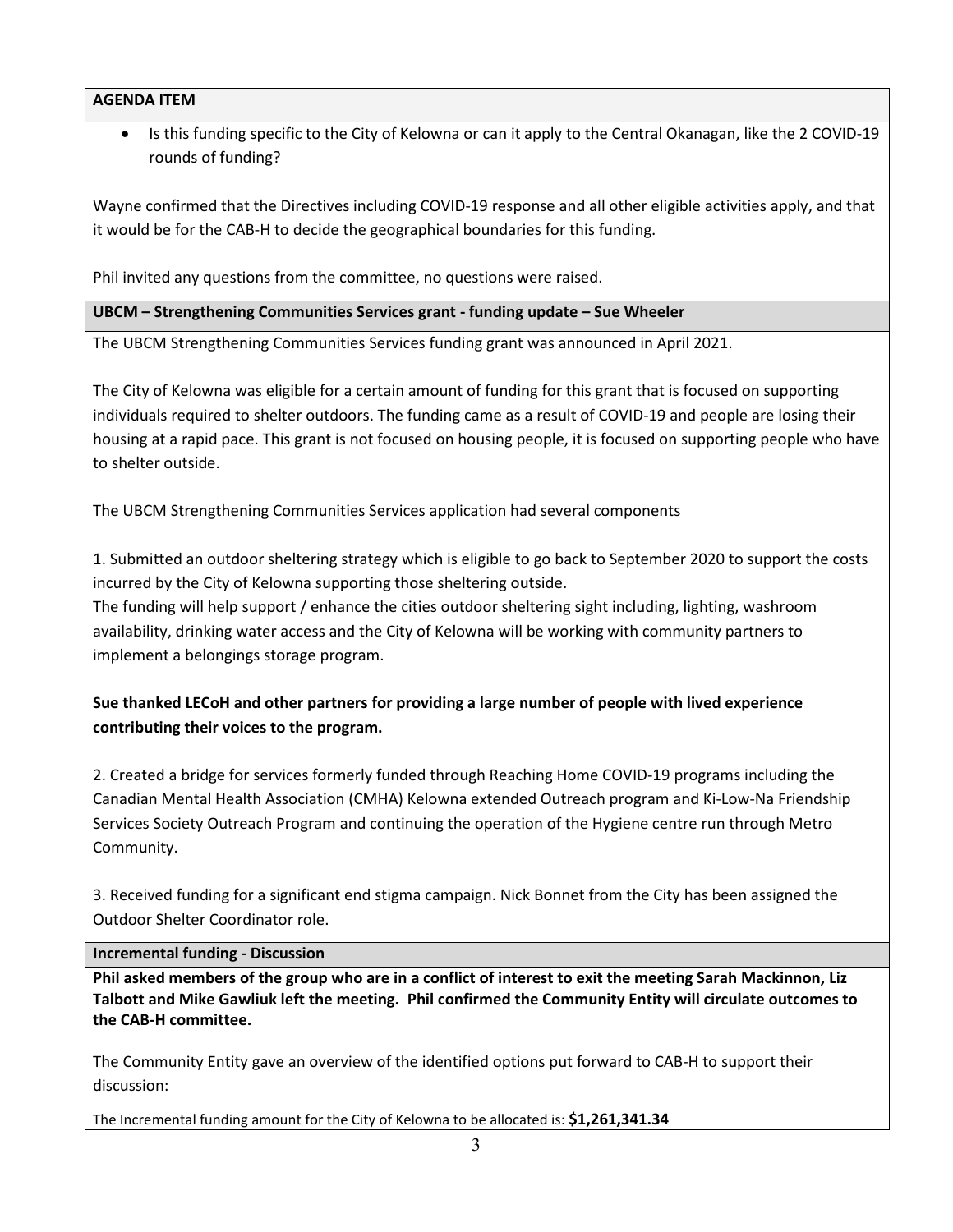1. Open Call for Proposals:

- Using the same process as the initial Reaching Home 5-year base funding (2019-2024).
- Applications submitted must meet the eligible activities of either the Reaching Home 5-year Directives or the Reaching Home COVID-19 Directives.
- Establish a review committee to review applications.
- Review committee meeting to adjudicate the applications.
- The CE would connect with new sub-projects to begin the agreement process to receive funding.

Timeline of 6 weeks – 2 months. It is anticipated that through this process, money would be received by approved applications by November 2021.

2. Process used for COVID-19 round 1 and round 2

- Invite local stakeholders to apply for the funding.
- Applications come as a 1–2-page document
- Reviewed and approved by the Designated Communities CAB-H via email.

• The CE will connect with the new sub-project to begin the agreement process to receive funding. Timeline – 2 to 3 weeks

3. Continue programs funded through COVID-19 round 2

- Confirm with round 2 funded projects their interest in funding to continue their projects.
- Request a new budget for proposed requested funding
- Reviewed and approved by the Designated Communities CAB-H via email.

Timeline – 2-3 weeks

### **Phil invited feedback from the group.**

An option to combine options 2 and 3 was raised - extending COVID-19 projects and using any outstanding funds as a call for proposals. A majority of the committee expressed interest in this as a proposed option.

Cheryl M mentioned that if organizations who received round 2 funding were extended, it would be decided by the group if they would be eligible to apply for the outstanding funding that would be put out for proposals (using a streamlined process, same process used for COVID-19 round 1 and 2 funding).

- If we go with option 2, then the current COVID-19 round 2 funded projects would be eligible to resubmit, so then they could compete for the dollars. If we want to do a hybrid, there needs to be an option for organizations to apply for new projects as the landscape has changed since the round 2 funding and new needs are emerging, so we need the community to let us know how they think we should respond to those challenges.
- It is important to consider the organizations who have received UBCM strengthening communities funding to July 2022, and if these would be included in the extension of round 2 funded projects.
- Between the options, I prefer the quicker timeline options (2 and 3), and like the idea of an openness to new organizations that would be applying too, so maybe a hybrid is best. Quick turn around is important.
- I agree with Sue and Don, even if we go with process 2, we can make it clear that the round 2 projects are welcome to apply for their current project or a different project and that does provide competition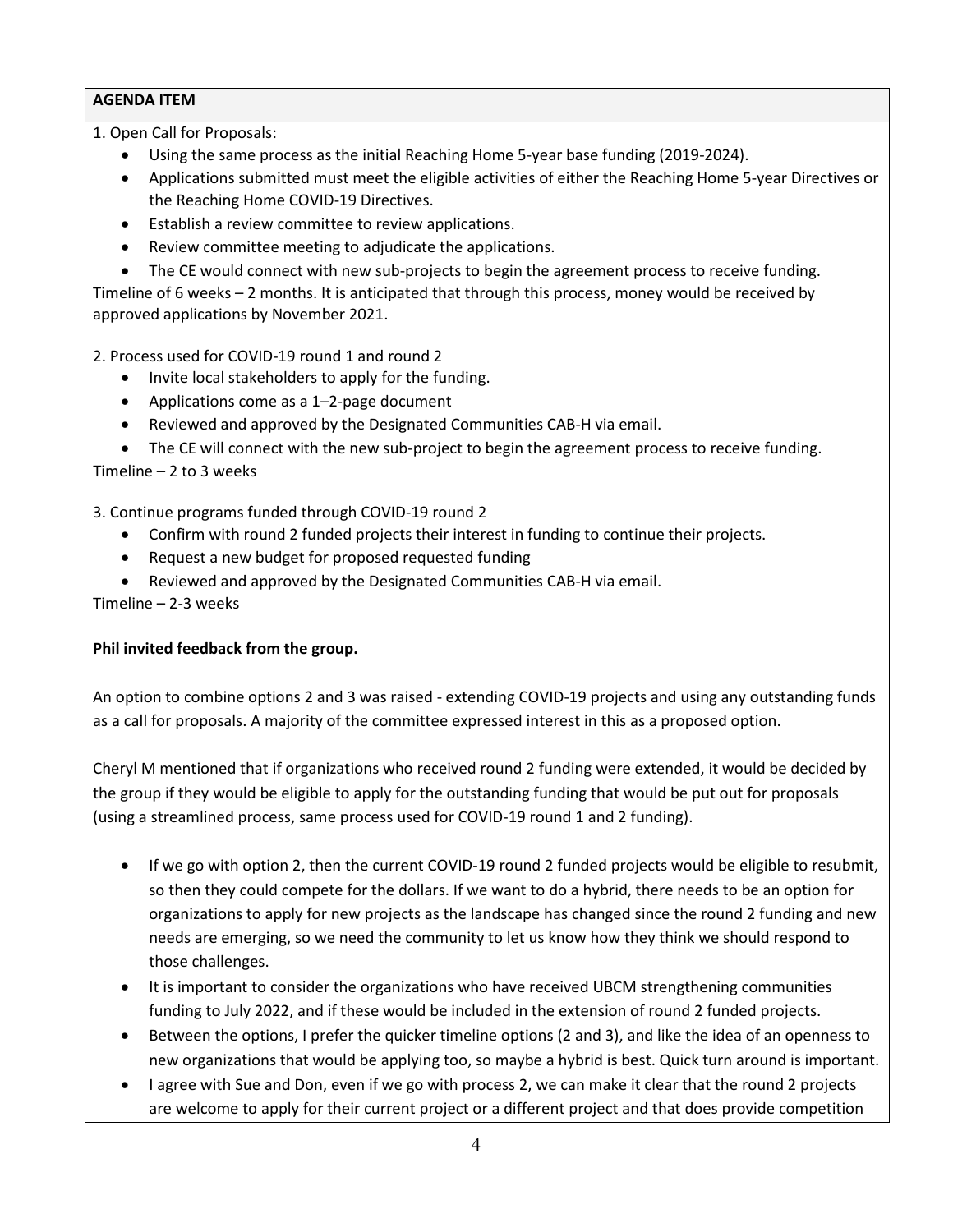and opportunity to other organizations, who may be doing some really good work out there.

• Because some basic needs have been covered through the UBCM funding, it can open the door for some more innovative approaches to helping people find housing right now.

It was confirmed that the geographical boundaries for this funding still have the flexibilities that were applied to the two COVID-19 rounds of funding as the COVID-19 directives are still in effect. The Community Entity informed group know the round 2 COVID-19 funding included a project in West Kelowna and a rent subsidy program which was eligible for residents Peachland to Lake Country. The decision on geographical boundaries is to be made by the CAB-H.

Phil mentioned that when looking at geographical area it is important that organizations sustainability plans are clear.

- If you go outside your geographical area, make it clear that those projects must address COVID-19 response only.
- Could we have it where the COVID-19 funding is for the Central Okanagan and where the rest of the funding applies to the City of Kelowna?

Wayne A confirmed that if the group decided to do this - this would be eligible.

• Would the current COVID-19 funding would be around \$550,000.

The Community Entity stated the exact distribution amounts would have to be reviewed and confirmed after the meeting.

A comment was raised that this amount would depend on which COVID-19 round 2 projects would want to continue / what they would apply for.

• If the current funded partners wanted to change their current projects to meet the current landscape, would they need to put a new application in?

CE: That would depend on the motion decided by the CAB-H, but if the group decided on the option discussed of having a hybrid between 2 and 3, they could make it eligible for Round 2 projects to amend their requests.

- So, we are thinking option 2 but projects related to the COVID can be applied to the Central Okanagan, and projects outside of COVID-19 activities would be only for the City of Kelowna?
- And also, whether it would be open to anyone, not just the current sub-projects.
- It is important we are cautious on the boundaries and could carry on. But we do not want to start a project that can not be funded in the long term. We do not want to set our community up with projects, where the directives might change.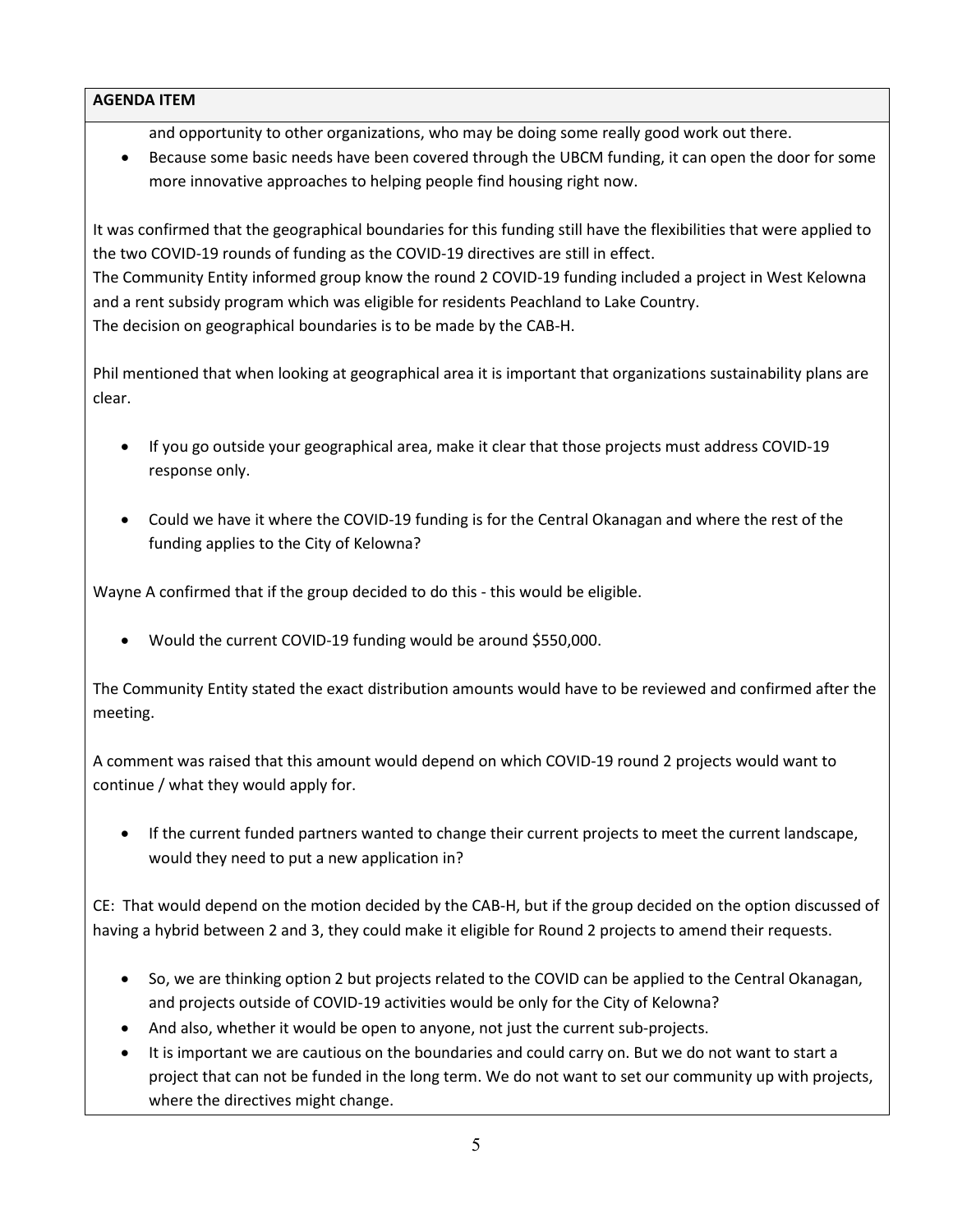- Are we getting to a place where we are comfortable with option 2 where we split in 2, the COVID funding for the Central Okanagan, non-COVID response funds strictly for the City of Kelowna but open the applications to the city.
- Sounds good to me
- Would projects funded through the UBCM grant be eligible to apply for this Reaching Home funding?

The Community Entity confirmed this decision is for the group

• They should be eligible to apply, to enhance funding for their projects. But cannot apply for what they're already funded for.

### **There was no further feedback from the group expressing concerns.**

Sue W confirmed that she would provide information to the Community Entity on the UBCM grant budgets to support reviewing Reaching Home Incremental funding applications.

Phil: I would like to move that we will move option number 2.

### **Phil requested the CE to recap the detail of the amendments to option 2 – discussed by the CAB-H:**

- Applications come as a 1–2-page document
- Reviewed and approved by the Designated Communities CAB-H via email.
- The CE will connect with the new sub-project to begin the agreement process to receive funding.
- COVID-19 funding can be applied for throughout the Central Okanagan
- Non COVID-19 projects are eligible within the geographical boundaries of the City of Kelowna only
- Applications can be accepted by existing and newly funded projects
- UBCM funded projects are still eligible to apply for the Reaching Home funding
- All applications will go through the process used for COVID-19 round 1 and 2, submitting a 1-2 proposal document to be reviewed by the CAB-H to ensure a timely turnaround of allocating these funds
- The Community Entity will put together the existing COVID-19 round 2 projects total cost and follow up with the group.

**Phil accepted the motion as presented by the Community Entity**

#### **Phil invited feedback from CAB-H on the summary of the discussion, no concerns were raised.**

**Sandra accepted; Seconded: Kody**

**Phil presented the vote to approve the motion:** All in favor: 8 All opposed: 0 **Motion approved and passed.**

Phil thanked everyone for their attendance, the meeting was adjourned at 10.57am. **Next meeting date and time – not scheduled.**